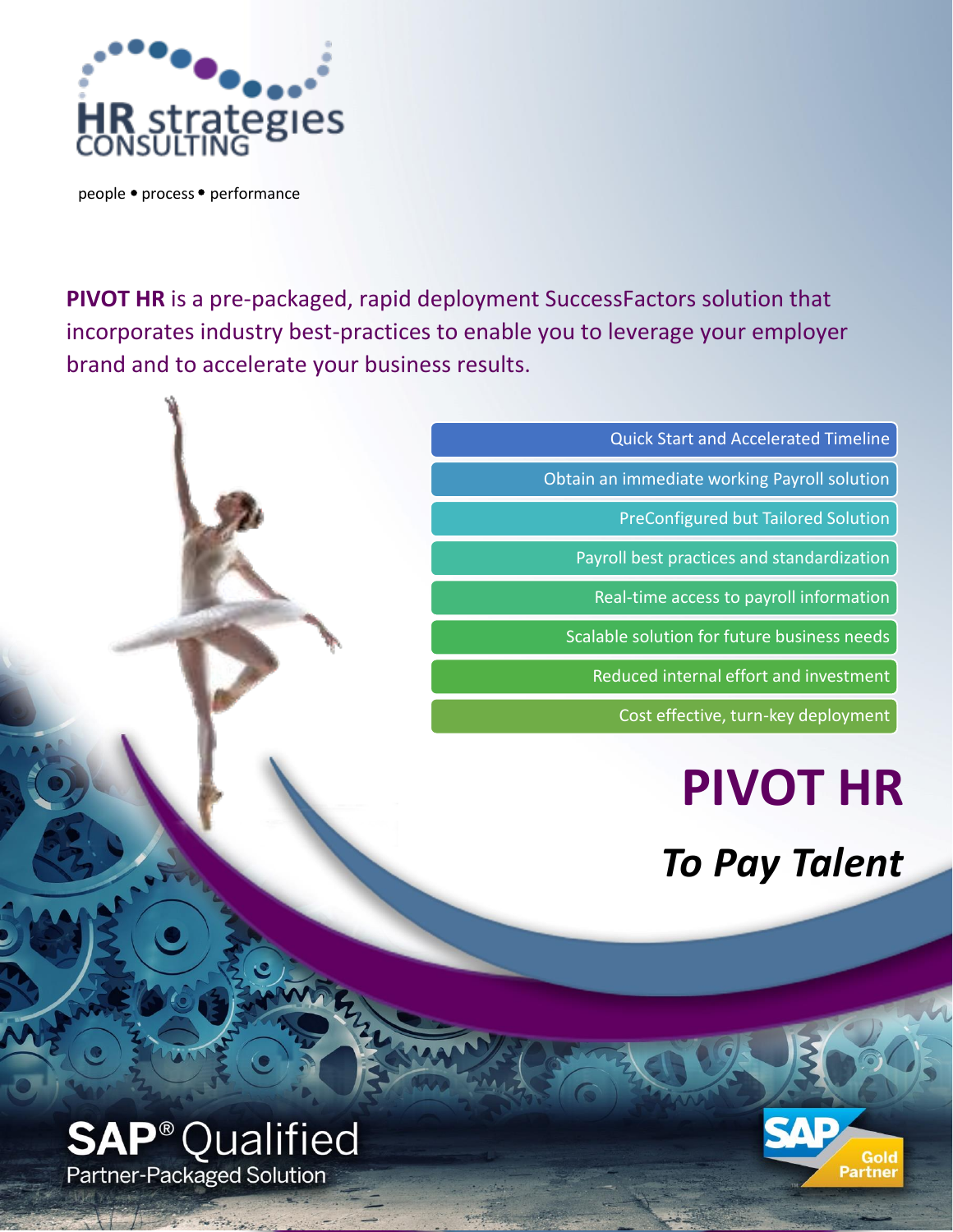### **PIVOT HR**

### **To Pay Talent**

Payroll is a very crucial business process which requires correct and timely input of data, correct calculations based on Country specific rules and accurate results.

The HRSC Pre Packaged Solution provides an accelerated and complete package at a fixed price for implementing Payroll. By setting a fixed scope with a reduced implementation window, customers are up and running

#### **P** Prescriptive

- **I** Intelligent
- **V** Virtual
- **O** On-Demand
- **T** Transformational

Payroll on the proven SAP platform in a very short period. Using an accelerated deployment methodology that incorporates Payroll Best Practices our solution quickly enables a client's business to leverage the benefits of the SAP Human Resources and Payroll system in conjunction with the benefits of SuccessFactors Employee Central.

This has been achieved designing a solution where both the Employee Central and Employee Central Payroll configuration has already defined in many key areas with the required Localisation for Country specifics

#### Service Scope – the services included in this package are:

- Pre configured Country Specific Payroll Solution
- Preconfigured templates based on best practice configurations
- Fixed implementation time for a fixed-scope project;
- Proven project methodology and approach;
- Pre-configured business processes;
- Planned workshops and questionnaires;
- Test plan and pre-configured test cases;
- Standardized training materials and business procedures;
- Data migration templates and load programs;
- Pre-defined security roles;
- Fully compliant and kept up-to-date with all required statutory legislation
- Fully Integrated with SuccessFactors Employee Central
- Real-Time monitoring and running of payroll

## **SAP<sup>®</sup>Qualified**